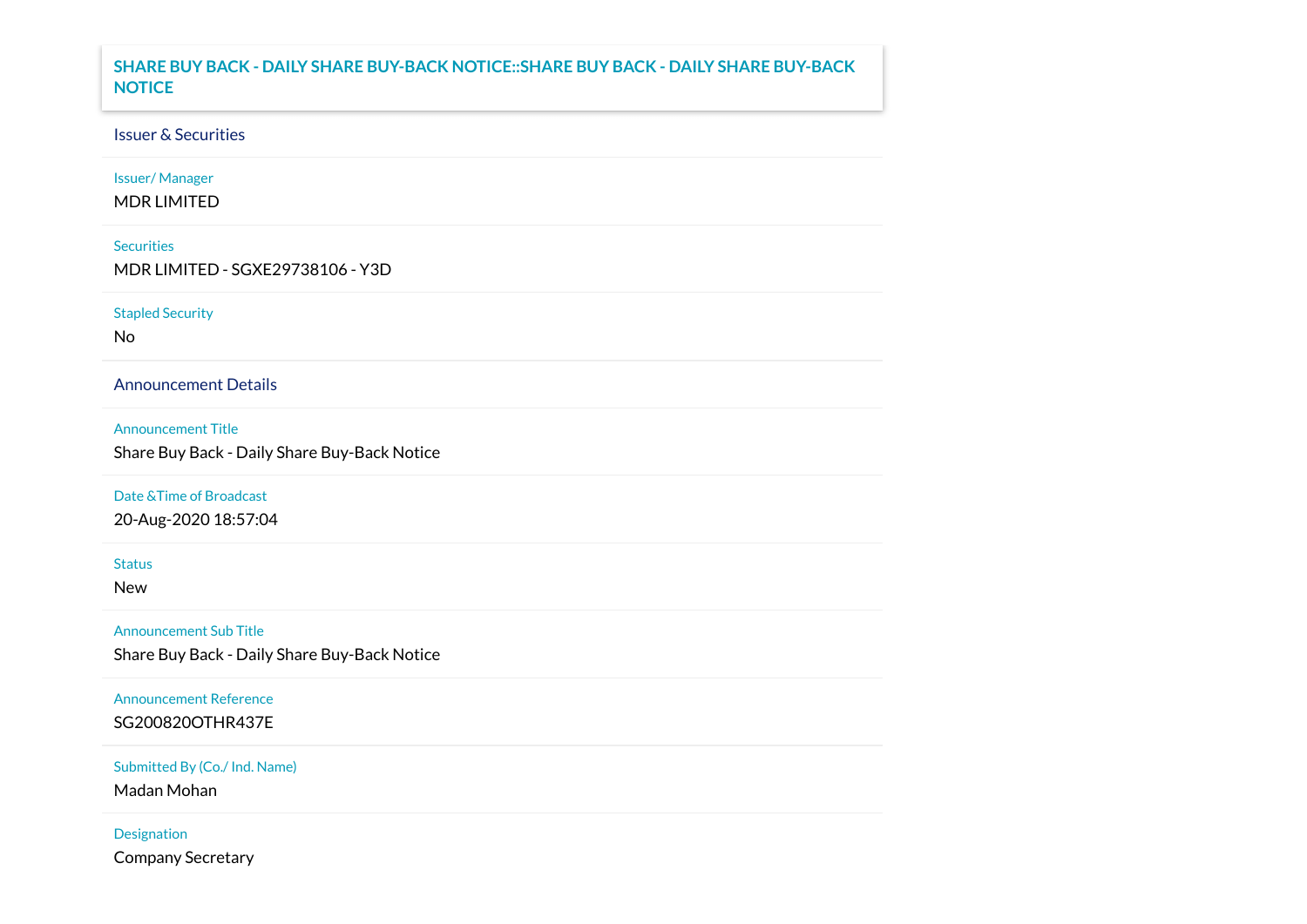Description (Please provide a detailed description of the event in the box below)

Share buy-back by way of market acquisition and all shares purchased are held as treasury shares.

# Additional Details

Start date for mandate of daily share buy-back 29/06/2020

# Section A

Maximum number of shares authorised for purchase 89,039,757

## Purchase made by way of market acquisition

### Yes

|                                          | Singapore Exchange | <b>Overseas Exchange</b> |
|------------------------------------------|--------------------|--------------------------|
| Date of Purchase                         | 20/08/2020         |                          |
| Total Number of shares purchased         | 40,000             |                          |
| Number of shares cancelled               |                    |                          |
| Number of shares held as treasury shares | 40,000             |                          |

| Price Paid per share                                                                                 | SGD 0.086              |
|------------------------------------------------------------------------------------------------------|------------------------|
| Highest Price per share                                                                              | SGD 0.086              |
| Lowest Price per share                                                                               | SGD 0.086              |
| Total Consideration (including stamp duties, clearing changes etc) paid or payable for the<br>shares | <b>SGD</b><br>3,445.35 |

## Section B

Purchase made by way of off-market acquisition on equal access scheme

#### No